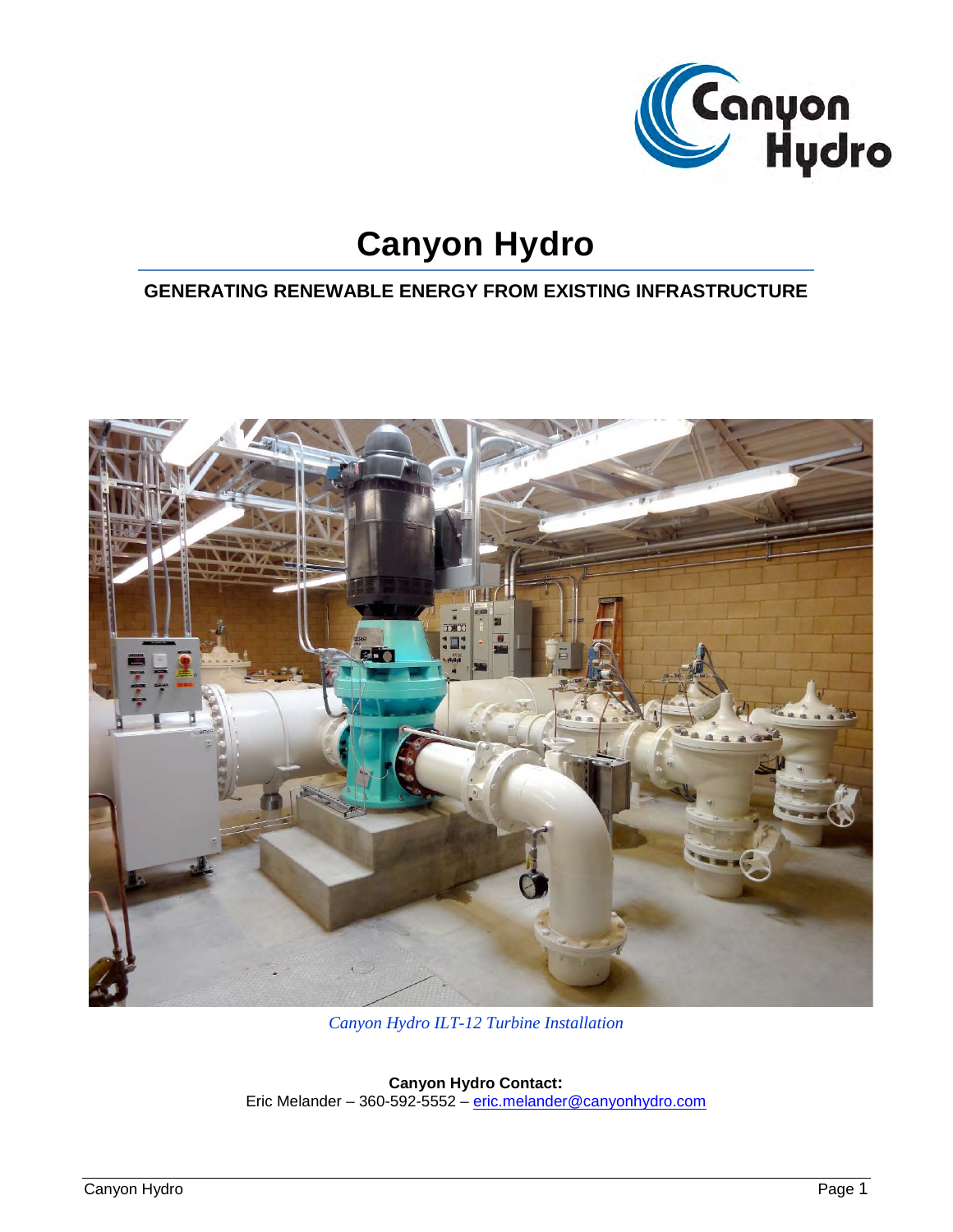

# **Canyon Hydro**

### **GENERATING RENEWABLE ENERGY FROM EXISTING INFRASTRUCTURE**

## **Table of Contents**

## **Section 1: Specific Technologies**

Pico Hydro

Pump-Turbines

In-Line Turbines

Francis Turbines

Pelton Turbines

Axial Screw Turbines

## **Section 2: Deployment Experience**

Reference Installations

## **Section 3: Deployment Model**

Installation, Operations and Maintenance

### **Section 4: Company Overview**

Company Profile

Organization Chart

Resumes

Standard Warranty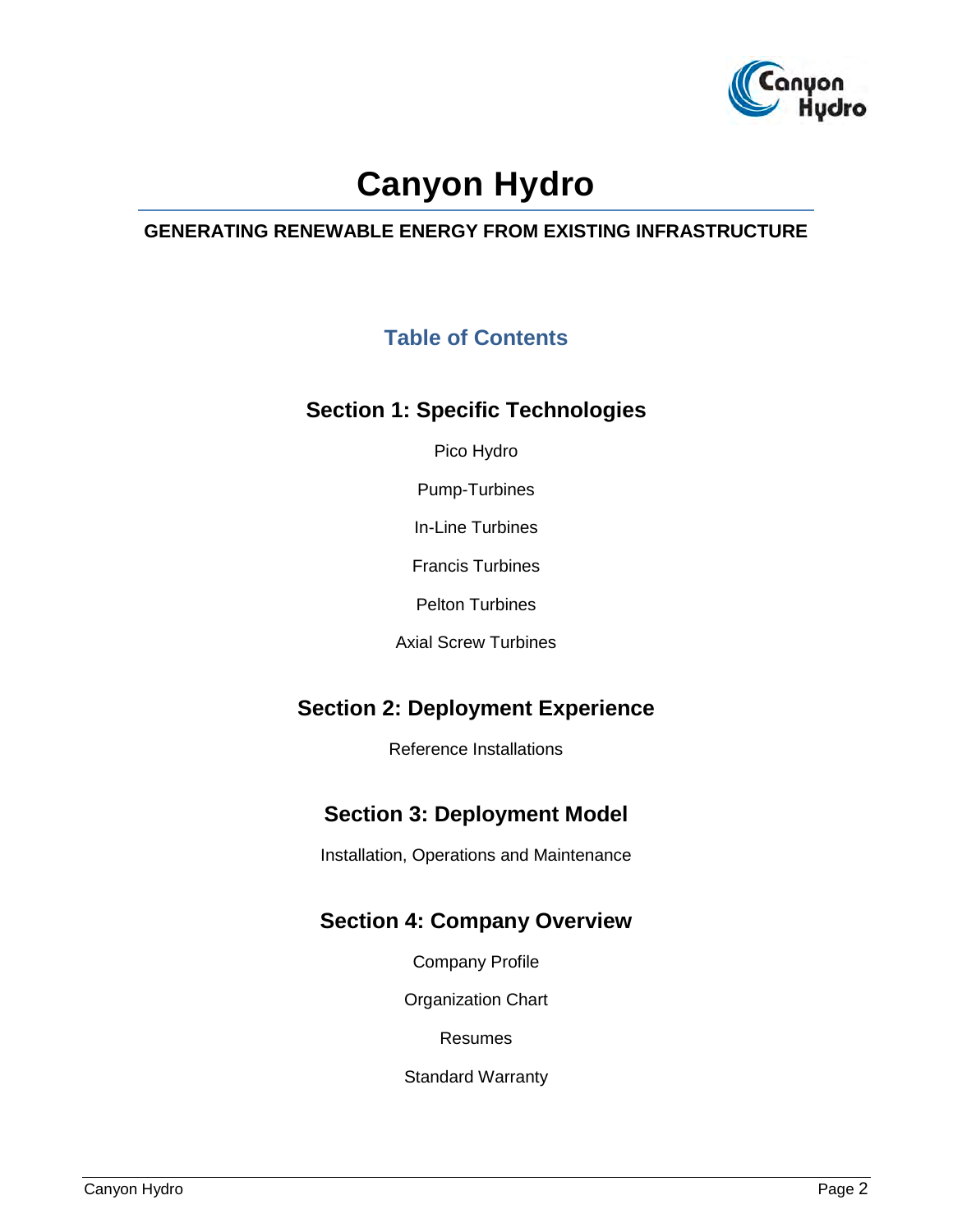

# **Section 1: Specific Technologies**

### **GENERATING RENEWABLE ENERGY FROM EXISTING INFRASTRUCTURE**

## **Section Contents**

Pico Hydro Pump-Turbines In-Line Turbines Francis Turbines Pelton Turbines Axial Screw Turbines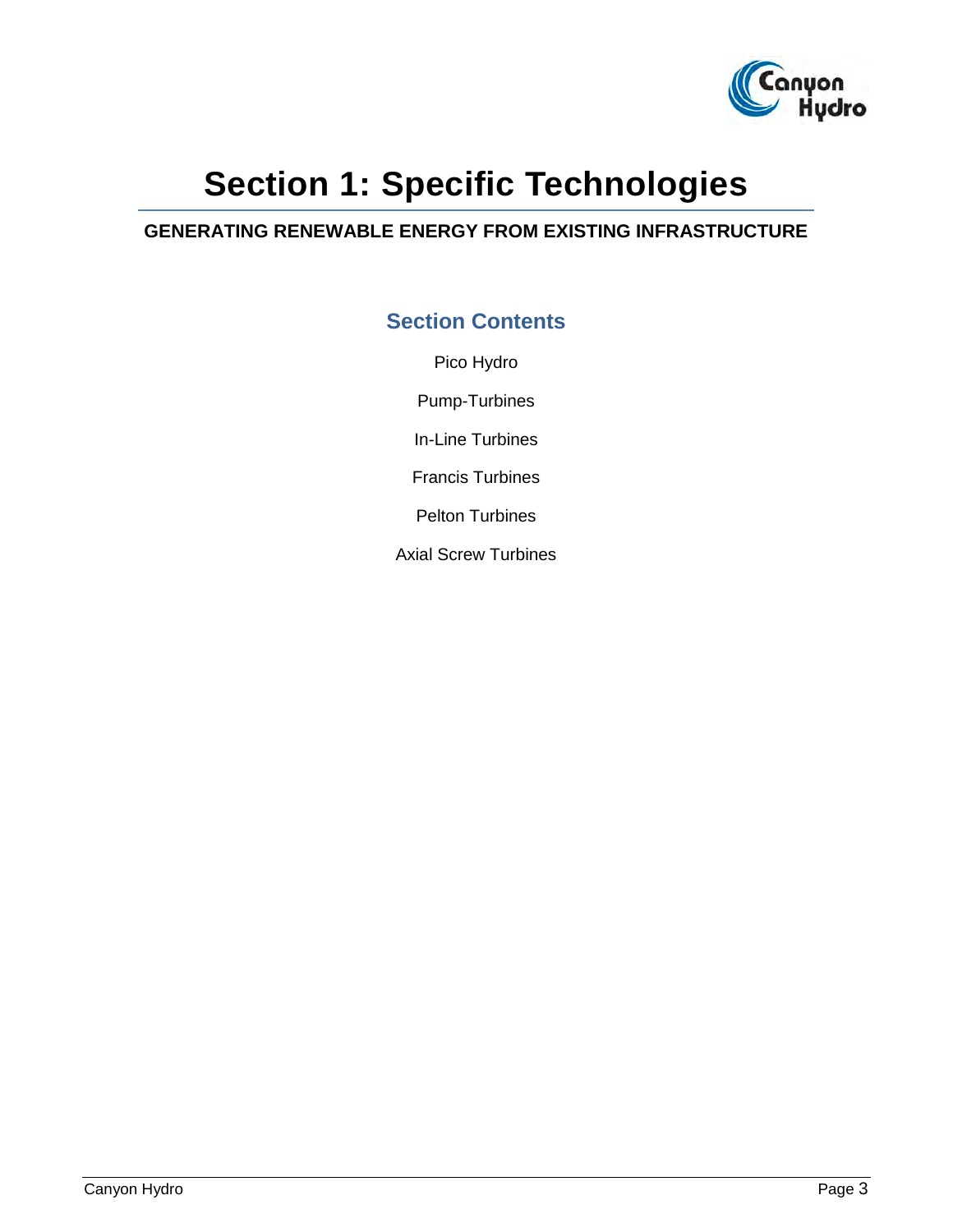

## **Pico Hydro**

#### **GENERATING RENEWABLE ENERGY FROM EXISTING INFRASTRUCTURE**



#### **Technology Overview**

Canyon Pico Hydro Turbines are small generation packages intended for producing 300 watts of power in off-grid locations. Typical locations include non-powered vaults, flow regulating stations, and remote equipment sites. Pico Hydro serves as an alternative to running grid power to these locations which is often prohibitively expensive.

The turbine/generator assembly generate power off of flow and pressure at the location. Often the units are installed in parallel with a pressure reducing or flow control valve. Power output depends on both flow and head (pressure differential) with a maximum output of 300W continuous power.

The included control system is connected between the turbine and a battery bank. The hydro controller regulates power output of the turbine through modulation of an electronic positioning inlet valve to maintain charge level on the battery bank.

Power generated is either 12V or 24V DC (the system automatically detects battery bank voltage and configures itself for either). If AC power is needed, an inverter can be supplied with the system to accommodate 120VAC accessories.

Common uses for the systems are to power lighting, fans, SCADA systems, radios, telecommunication equipment, leak detection equipment and flow control devices.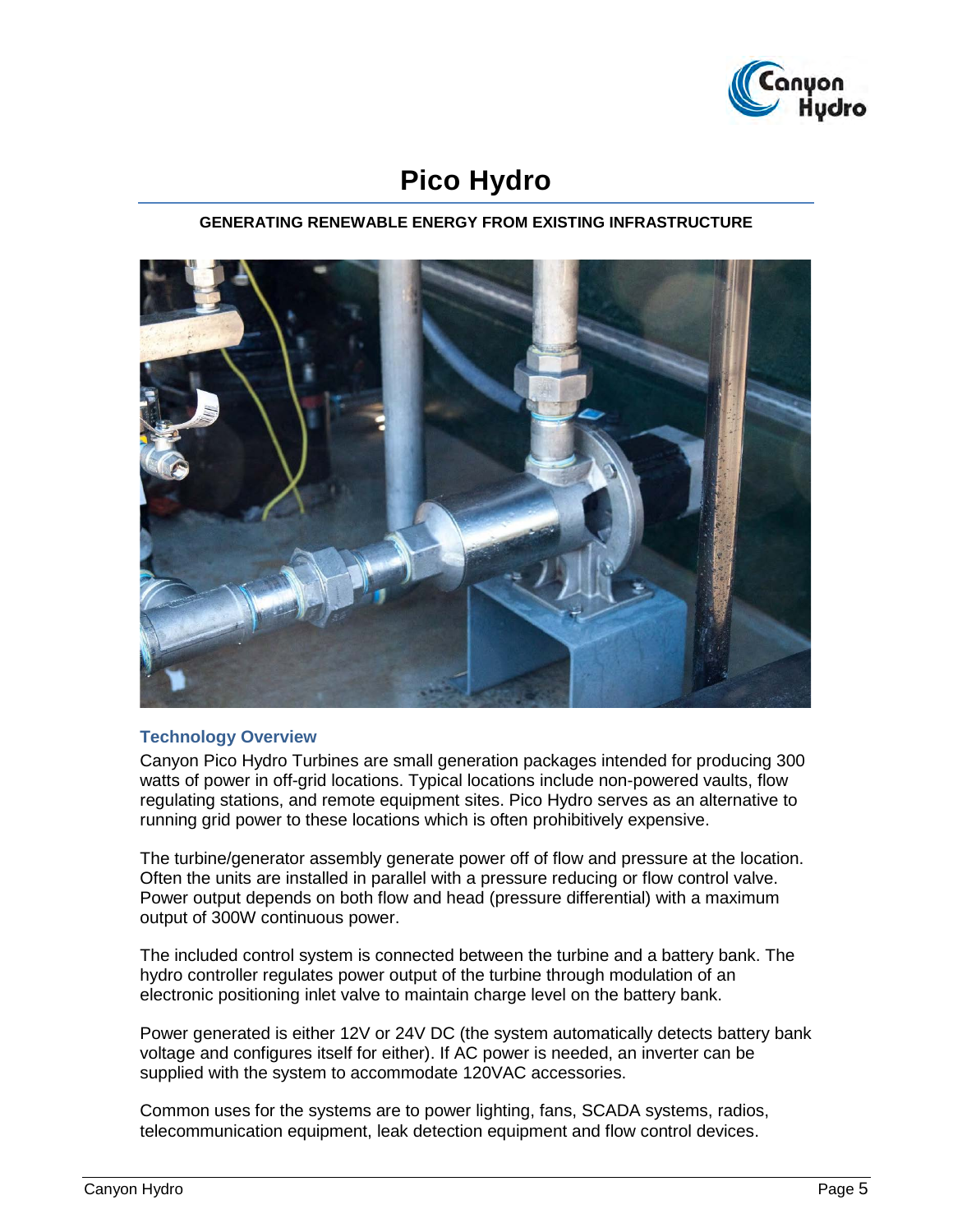

Expected useful life of the Pico Hydro Turbine depends largely upon site conditions and system load. Conservatively, the units are expected to last 2-4 years with no maintenance and can be serviced to as-new condition by field technicians or sent back to Canyon Industries for professional rebuild services. Spare units can be kept on hand to minimize downtime.

At the time of this publishing, capital costs of the standard Pico Hydro system are \$6995 and include: Pico Hydro Turbine, Generator, Electronic Inlet Valve, Y-Strainer, and (2) 1.25" NPT Pipe nipples for connecting supplied components. In addition to the standard system the user will need to supply a battery bank, field wiring, and plumbing components to connect the turbine to the water system.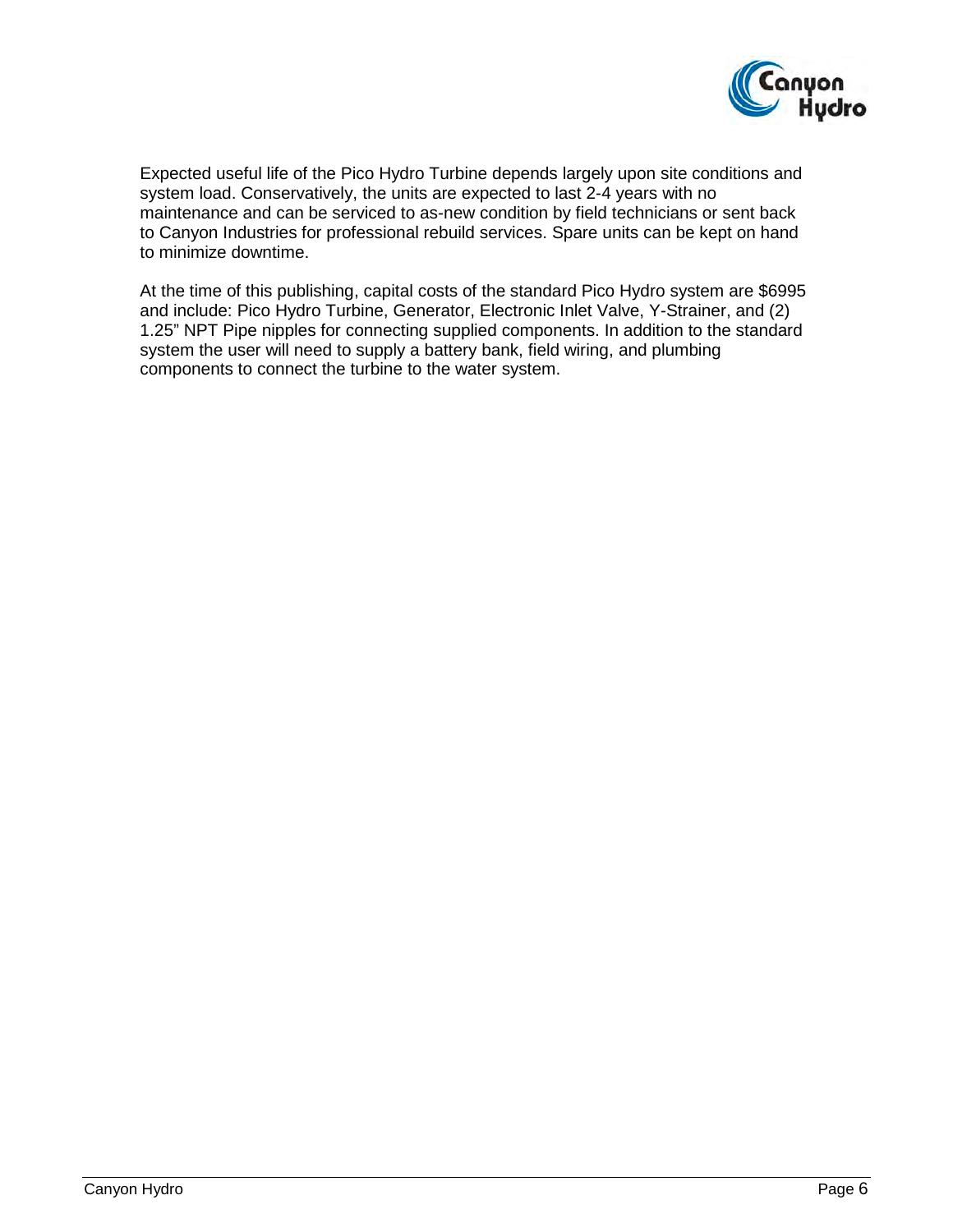

## **Pump-Turbines**

#### **GENERATING RENEWABLE ENERGY FROM EXISTING INFRASTRUCTURE**



#### **Technology Overview**

Canyon Hydro Pump-Turbines are cost effective fixed flow generation solutions. They can be installed in any water delivery network with excess pressure and are ideal for applications which have relatively small flow fluctuation and require positive discharge pressure.

Pump-Turbines are commonly installed at pressure reduction locations in both new and existing water networks. These are often at flow control or pressure control locations such as tank fill/discharge stations, line pressure reduction stations, or facility water regulating valves.

As with all hydro turbines, power output of pump-turbines depends on the head and flow conditions. Applications with 0.3-20 Cubic Feet per Second (CFS) flow rates and between 50-500 feet of head are good candidates. Power outputs range from 1kW to over 300kW.

Pump-Turbines can be applied to both on-grid and off-grid applications. Utility grade control systems are typically supplied with the turbine-generator assemblies as well as interconnection equipment if required. Common systems are supplied for 480V/3Ph/60Hz interconnection however others can be supplied without difficulty.

Power generated can be used on-site, offset utility power usage, or sold back to the local utility through Power Purchase Agreements.

Expected useful life of the Pump-Turbines depend largely upon site conditions. Conservatively, in a clean water system the units are expected to last 20 years with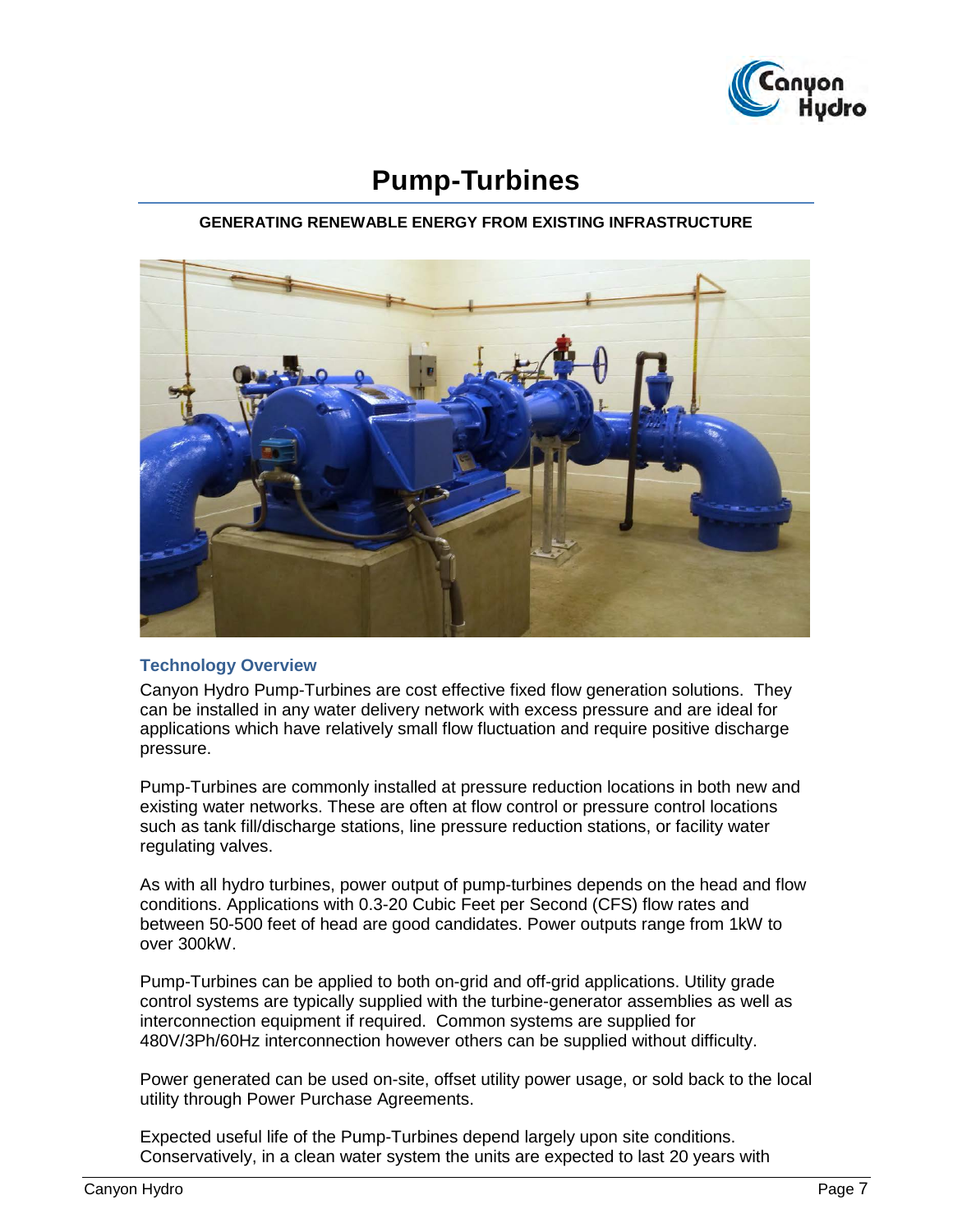

minimal maintenance. Seals and bearings can be replaced as necessary by local contractors or Canyon Hydro representatives.

Cost of pump-turbine systems vary by site conditions and requirements. Canyon Hydro works closely with customers to select the appropriate equipment for each application and to develop control systems that operate seamlessly with water delivery operations.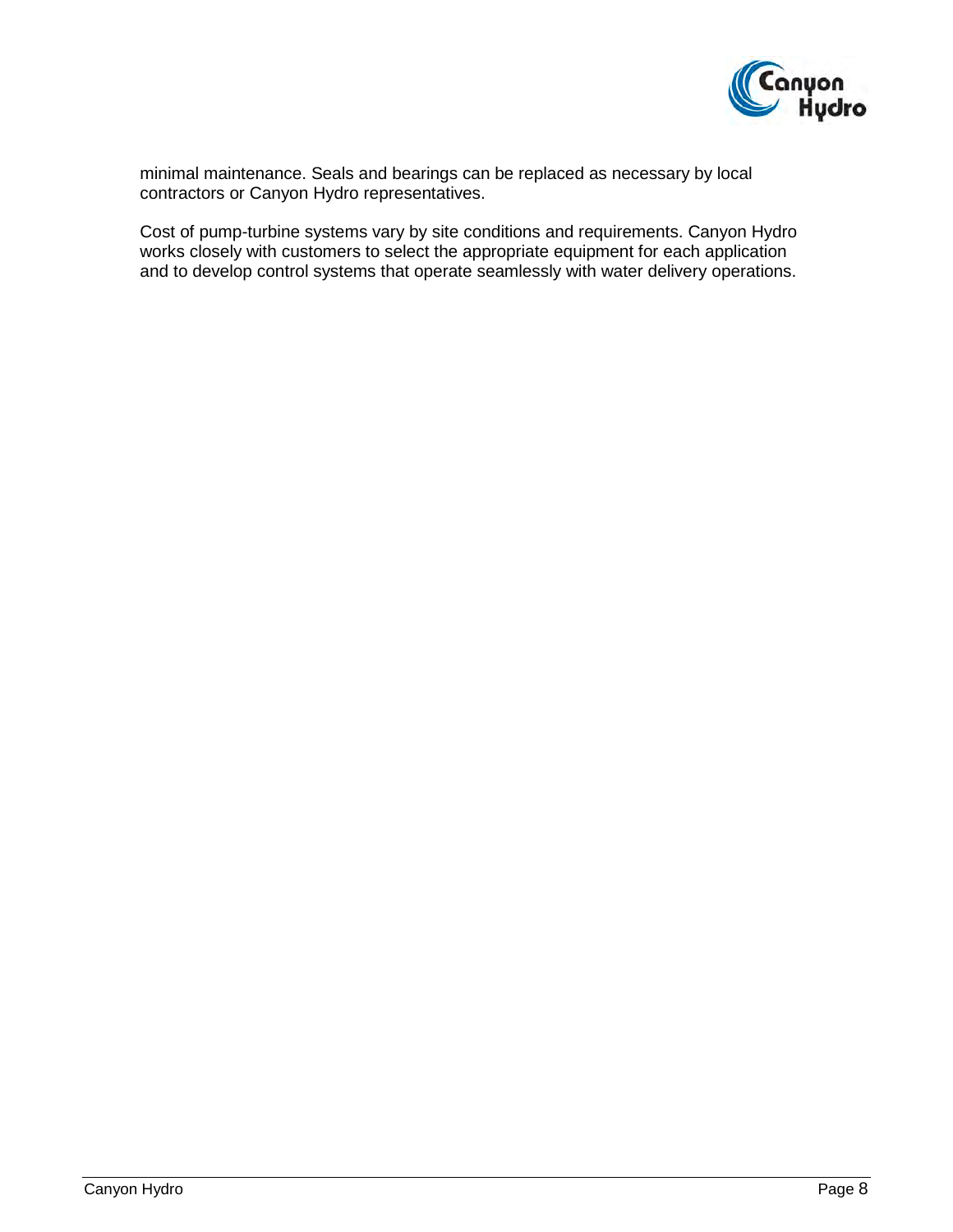

## **In-Line Turbines**

#### **GENERATING RENEWABLE ENERGY FROM EXISTING INFRASTRUCTURE**



#### **Technology Overview**

Canyon Hydro In-Line Turbines are specifically optimized for conduit energy recovery applications. With simplified installation and an extremely compact footprint they integrate seamlessly into both new and existing water delivery networks.

In-Line Turbines (ILTs) are commonly installed at pressure reduction locations in both new and existing water networks. These are often at flow control or pressure control locations such as tank fill/discharge stations, line pressure reduction stations, or facility water regulating valves.

ILTs are variable flow solutions utilizing a Francis style runner and fully adjustable wicket gates. Flow ranges are typically 25% to 120% of design flow (optimum efficiency flow). Units are available with standard 6, 8, 12, 16, and 24-inch pipe flanges.

As with all hydro turbines, power output depends on the head and flow conditions. Applications with 1-56 Cubic Feet per Second (CFS) flow rates and between 50-575 feet of head are good candidates. Power outputs range from 1kW to over 300kW.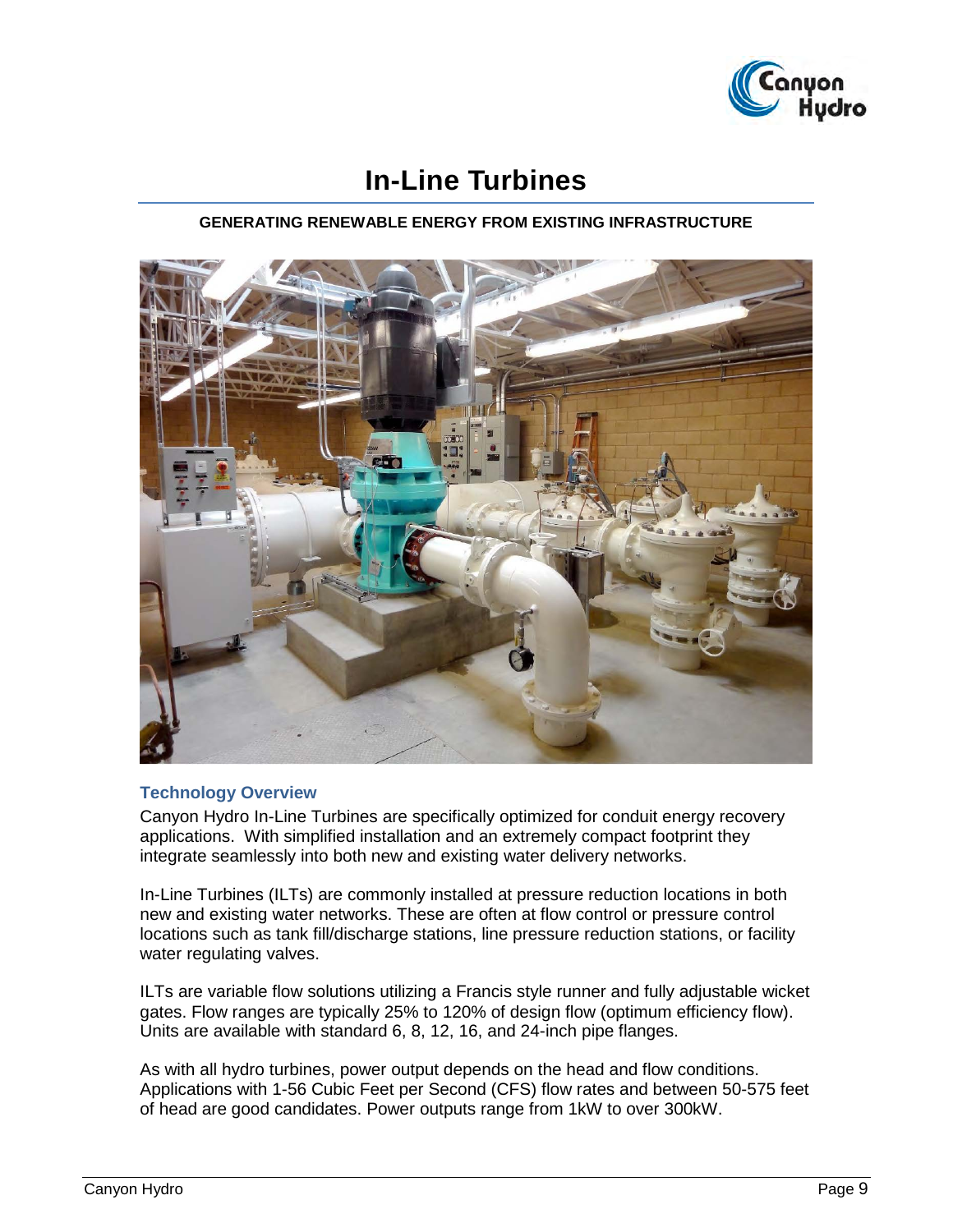

In-Line Turbines can be applied to both on-grid and off-grid applications. Utility grade control systems are typically supplied with the turbine-generator assemblies as well as interconnection equipment if required. Common systems are supplied for 480V/3Ph/60Hz interconnection however others can be supplied without difficulty.

Power generated can be used on-site, offset utility power usage, or sold back to the local utility through Power Purchase Agreements.

Expected useful life of the In-Line Turbines depend largely upon site conditions. Conservatively, in a clean water system the units are expected to last 20 years with minimal maintenance. Seals and bearings can be replaced as necessary by local contractors or Canyon Hydro representatives.

Cost of ILT systems vary by site conditions and requirements. Canyon Hydro works closely with customers to select the appropriate equipment for each application and to develop control systems that operate seamlessly with water delivery operations.

.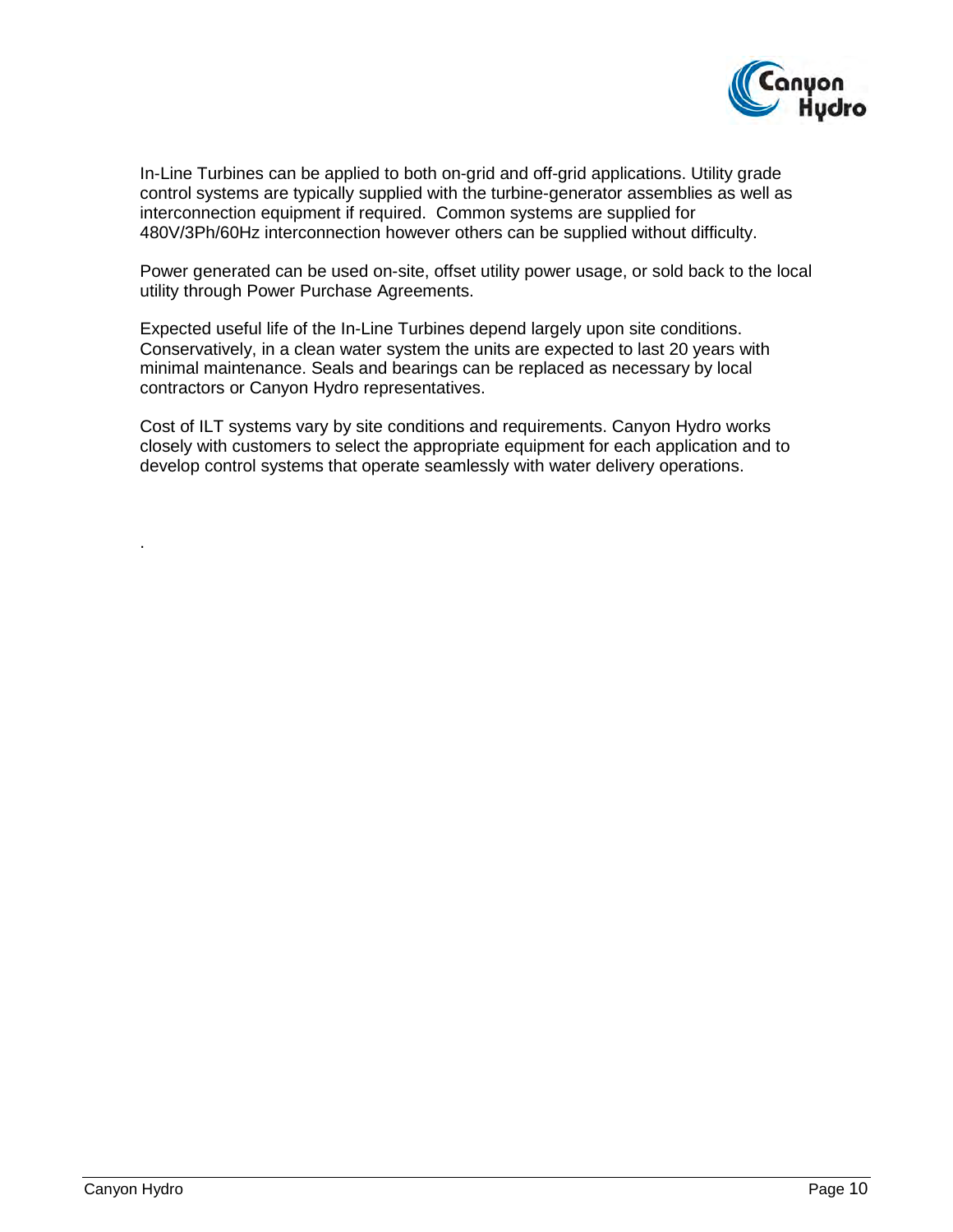

## **Francis Turbines**

#### **GENERATING RENEWABLE ENERGY FROM EXISTING INFRASTRUCTURE**



#### **Technology Overview**

Canyon Hydro Francis Turbines are state of the art variable flow turbines with premium efficiencies. Francis turbines can be installed at pressure reduction locations in both new and existing water networks as well as in traditional run-of-river applications.

A Francis style runner and fully adjustable wicket gates ensure optimum efficiency over a variable flow range. Hydraulically engineered flow paths and runners extract maximum energy available. As with all hydro turbines, power output depends on the head and flow conditions. Applications with flows in excess of 10 Cubic Feet per Second (CFS) and discharges to piped systems are good candidates. Power outputs range from 10kW to over 1MW.

Francis turbines are typically applied to on-grid applications. Utility grade control systems are frequently supplied with the turbine-generator assemblies as well as interconnection equipment. Common systems are supplied for 480V/3Ph/60Hz interconnection however others can be supplied without difficulty.

Power generated can be used on-site, offset utility power usage, or sold back to the local utility through Power Purchase Agreements.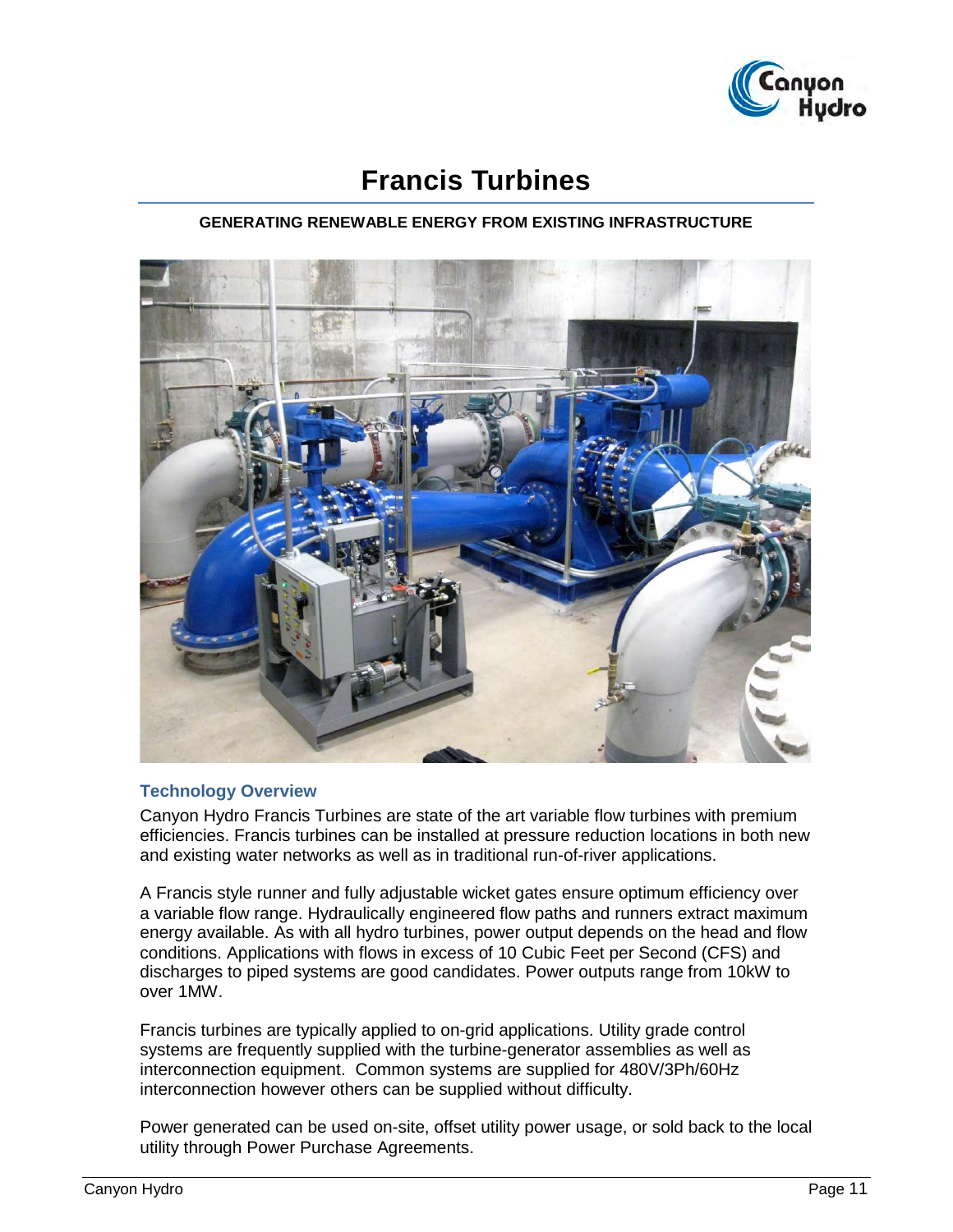

Expected useful life of the Francis Turbines depend upon site conditions. Conservatively, in a clean water system the units are expected to last 20 years with minimal maintenance. Seals and bearings can be replaced as necessary by local contractors or Canyon Hydro representatives.

Cost of Francis systems vary by site conditions and requirements. Canyon Hydro works closely with customers to select the appropriate equipment for each application and to develop control systems that operate seamlessly with water delivery operations.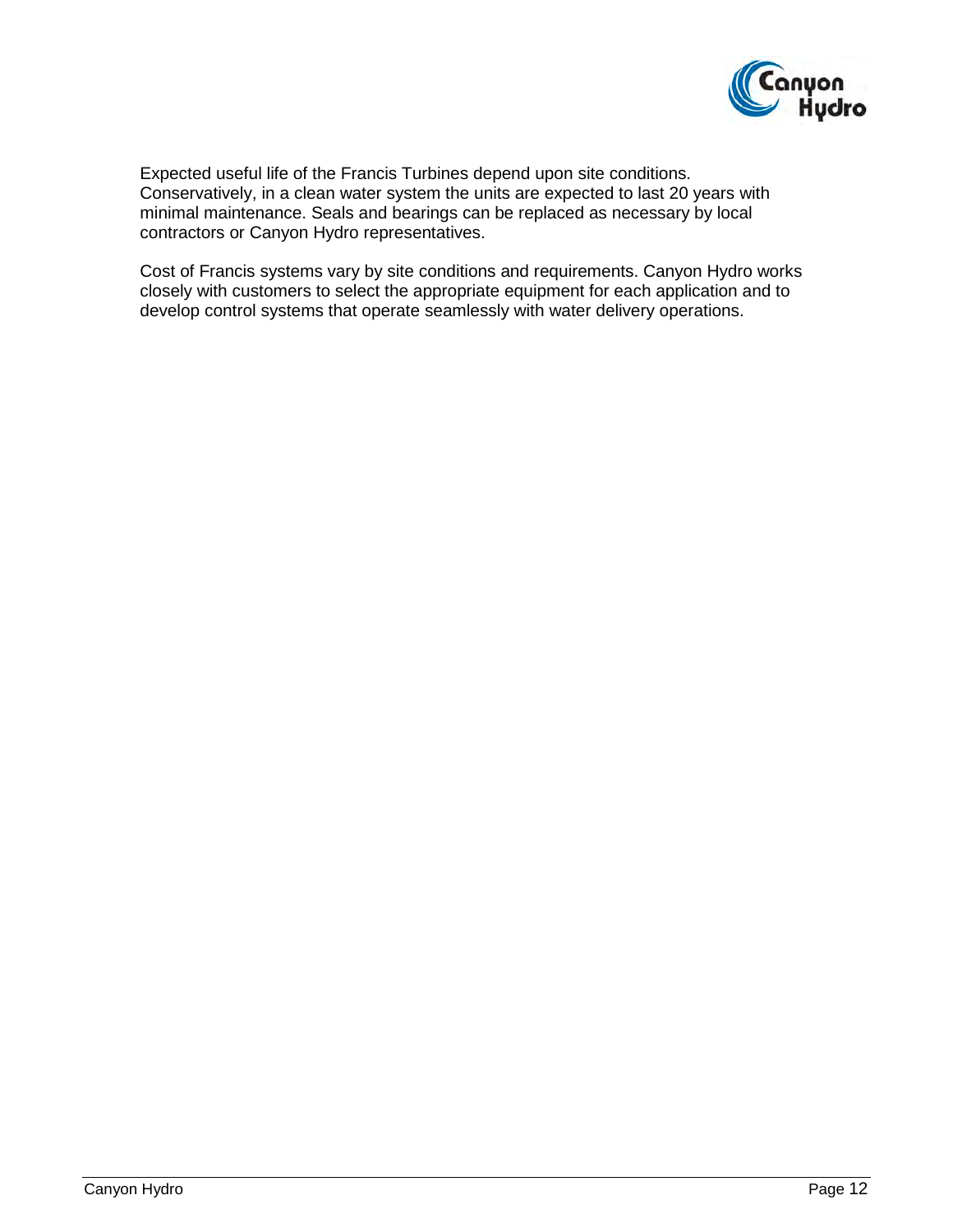

## **Pelton Turbines**

#### **GENERATING RENEWABLE ENERGY FROM EXISTING INFRASTRUCTURE**



#### **Technology Overview**

Canyon Hydro Pelton Turbines are state of the art variable flow turbines with premium efficiencies. Pelton turbines can be installed at pressure reduction locations in both new and existing water networks as well as in traditional run-of-river applications.

A Pelton wheel with adjustable needle nozzle(s) ensure optimum efficiency over a variable flow range. Hydraulically engineered runners extract maximum energy available. As with all hydro turbines, power output depends on the head and flow conditions. Applications with flows in excess of 1 Cubic Feet per Second (CFS and discharges to atmospheric conditions are good candidates. Power outputs range from 1kW to over 1MW.

Pelton turbines apply to both on-grid and off-grid applications. Utility grade control systems are typically supplied with the turbine-generator assemblies as well as interconnection equipment if necessary. Simple systems with either fixed or manually adjustable needle nozzles can be supplied for applications with little flow variation. For sites with variable flows hydraulically actuated needle nozzles can be provided to automatically adjust for maximum power recovery. Common systems are supplied for 480V/3Ph/60Hz interconnection however others can be supplied without difficulty.